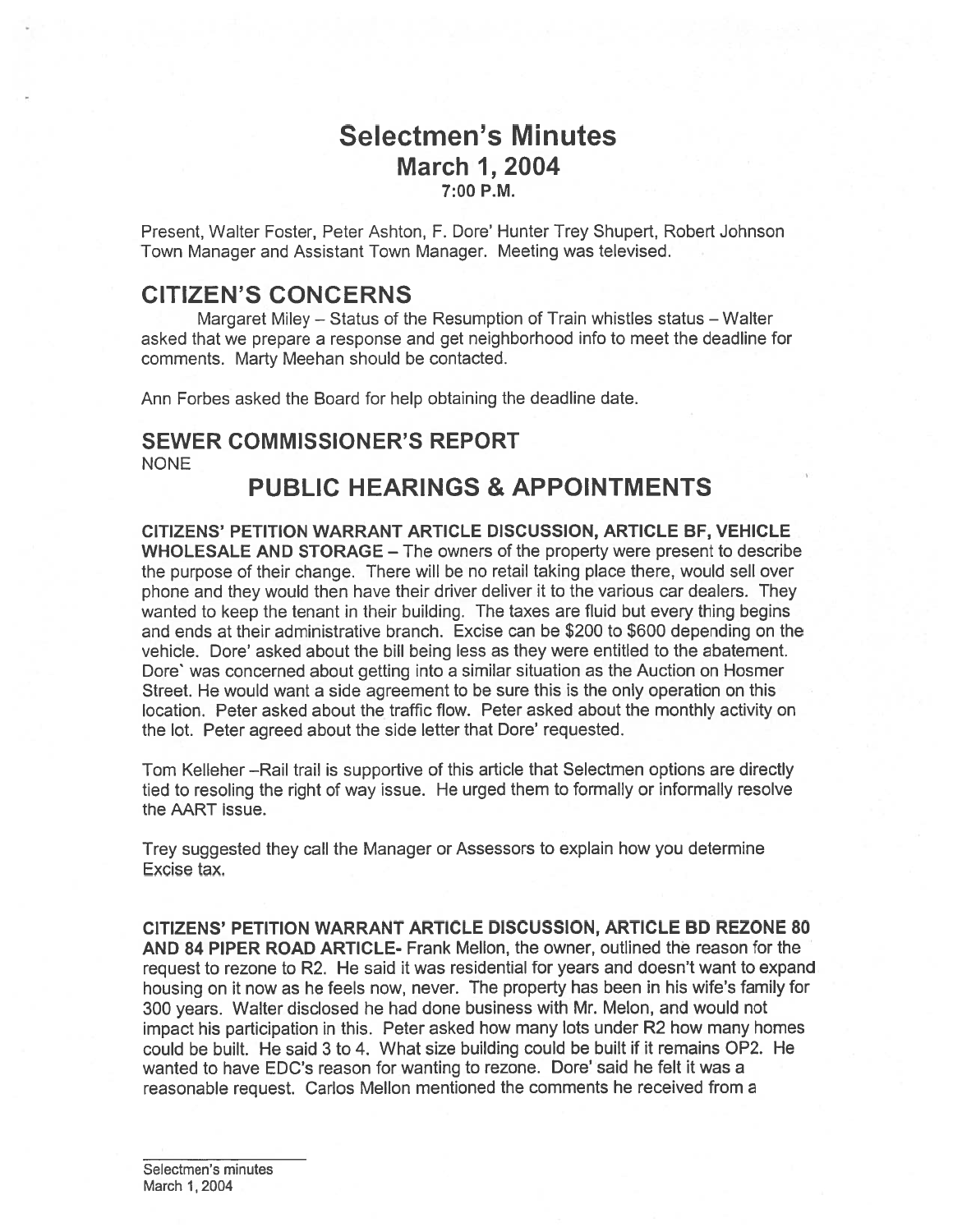member of the Planning Board during <sup>a</sup> current attendance at the meeting for his father who was out of town.

Ann Forbes reminded them we needed to have <sup>a</sup> balance and have presentation Planning.

Ann Chang said EDO voted not to suppor<sup>t</sup> the article.

CITIZENS' PETITION WARRANT RESOLUTION DISCUSSION - Susan Kennedy wanted to comment on her Resolution. She noted that it go<sup>t</sup> enacted in the hurry. Dore' was concerned about the time it would take in its current form at Town Meeting. Peter agreed that we have people out there trying to take our rights from us. He said he would support. Trey also spoke about his suppor<sup>t</sup> of the article and felt it be as brief and concise as possible.

Bob said LWV had <sup>a</sup> forum and after attending this meeting he would support. Walter supports but did say in the spirit cooperation it kept to <sup>a</sup> minimum.

Peter made <sup>a</sup> suggestion regarding <sup>a</sup> document to be prepared by them for transmittal. He also said the letter should be sent by the BOS.

### SELECTMEN'S BUSINESS

### FINANCIAL MATTERS

Don discussed the propose<sup>d</sup> add backs. The Police Chief has <sup>g</sup>iven his response. Trey spoke about the items in the Town Managers memo. He was concerned that <sup>a</sup> records clerk is as important as cruisers.

Dore' commented on the memo and the items the records Clerk performs He asked if the Manager and he could pu<sup>t</sup> their heads together regarding the complexities of running the Police Department.

Peter was surprised about no additional cruiser funding. He had <sup>a</sup> concern that our operation needs <sup>a</sup> large number of Capital items.

Don reported that they are going to meet with DOR tomorrow.

TREY SHUPERT -Move to retain the Records Clerk position and Substitute Pay. As outlined in the Chief's memo. DORE' HUNTER - Second. Motion passes 4-1. Peter Ashton no

Peter was concerned that the on the hill process be protected and that we don't want to backslide into staff dictating their budget needs.

TREY SHUPERT - Move to accep<sup>t</sup> the Municipal Budget dated 2/23/04, revised budget sheet. DORE' HUNTER — second. UNANIMOUS VOTE

### WARRANT ARTICLE DISCUSSION

Selectmen's minutes March 1, 2004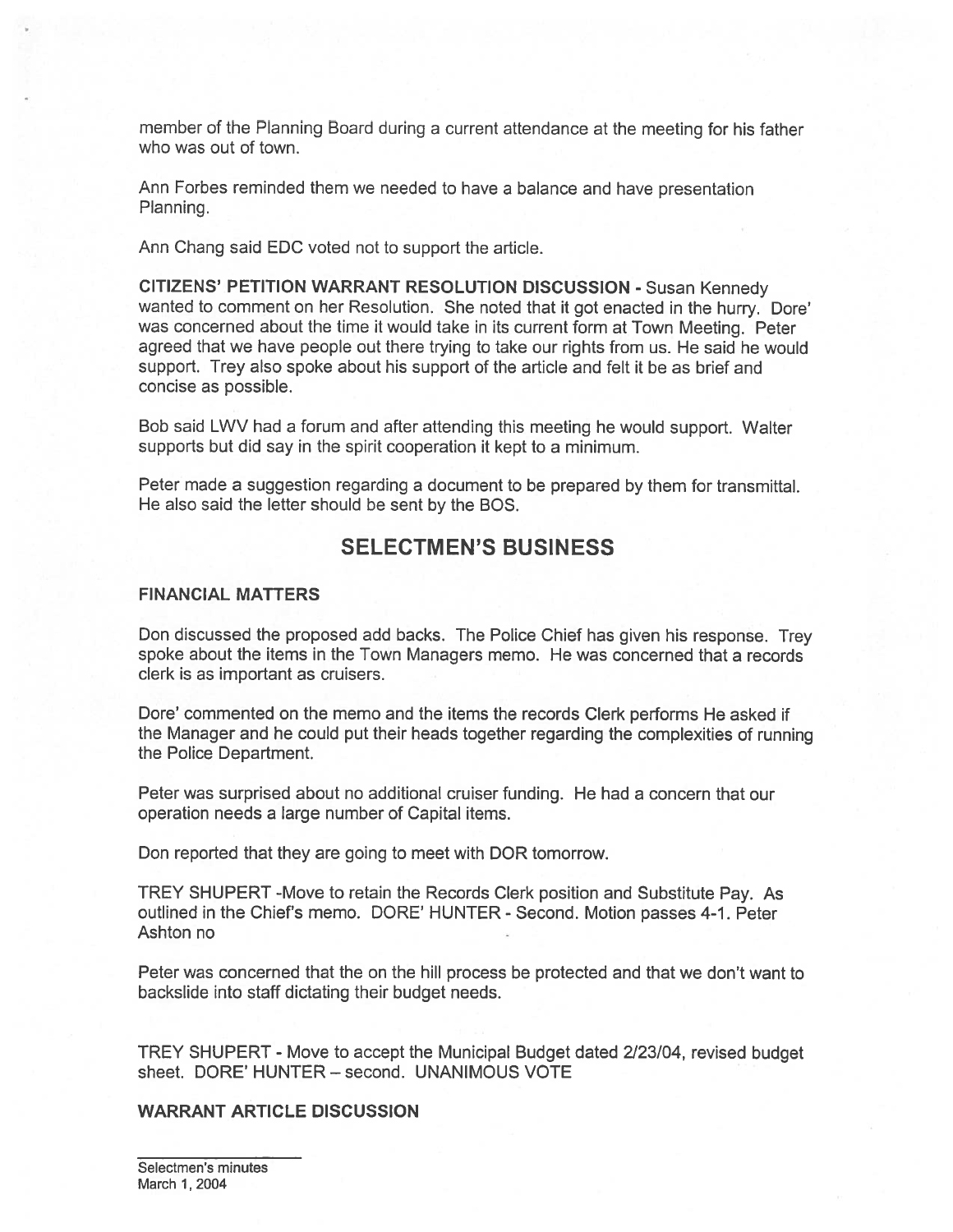The Board voted the following articles

PETER ASHTON Moved to recommend articles AA and AB. Moved the Consent Articles as Recommended AC-AM and AU, BA, BC Holding BB and BD, BT, BW, CA, CR, CD, AR and AS, AP fold into budget AQ — Moved to Consent Remove BB, BA, BH, BI, BT, BY, BZ, CC, BE recommended pa/dh- Bob assigned ITEMS RECOMENDED - BJ, BK, BI, BM, BN, BO, BP, BQ, BR, BS (BN Conditional BN (Rec based on amendment.) PA/DH Trey No Motion lost 4-1 Recommended BG — PNDH Moved to combine BU DH/TS Rec, BV DH/TS - Rec., BX DH/PA – Move to consent and Recommend CF -CQ Recommended CS BH/BJ -Recommended

OTHER BUSINESS None

# CONSENT AGENDA

NO ITEMS

# TOWN MANAGER'S REPORT

EXECUTIVE SESSION

Christine'Joyde<br>Recording Clerk

Daté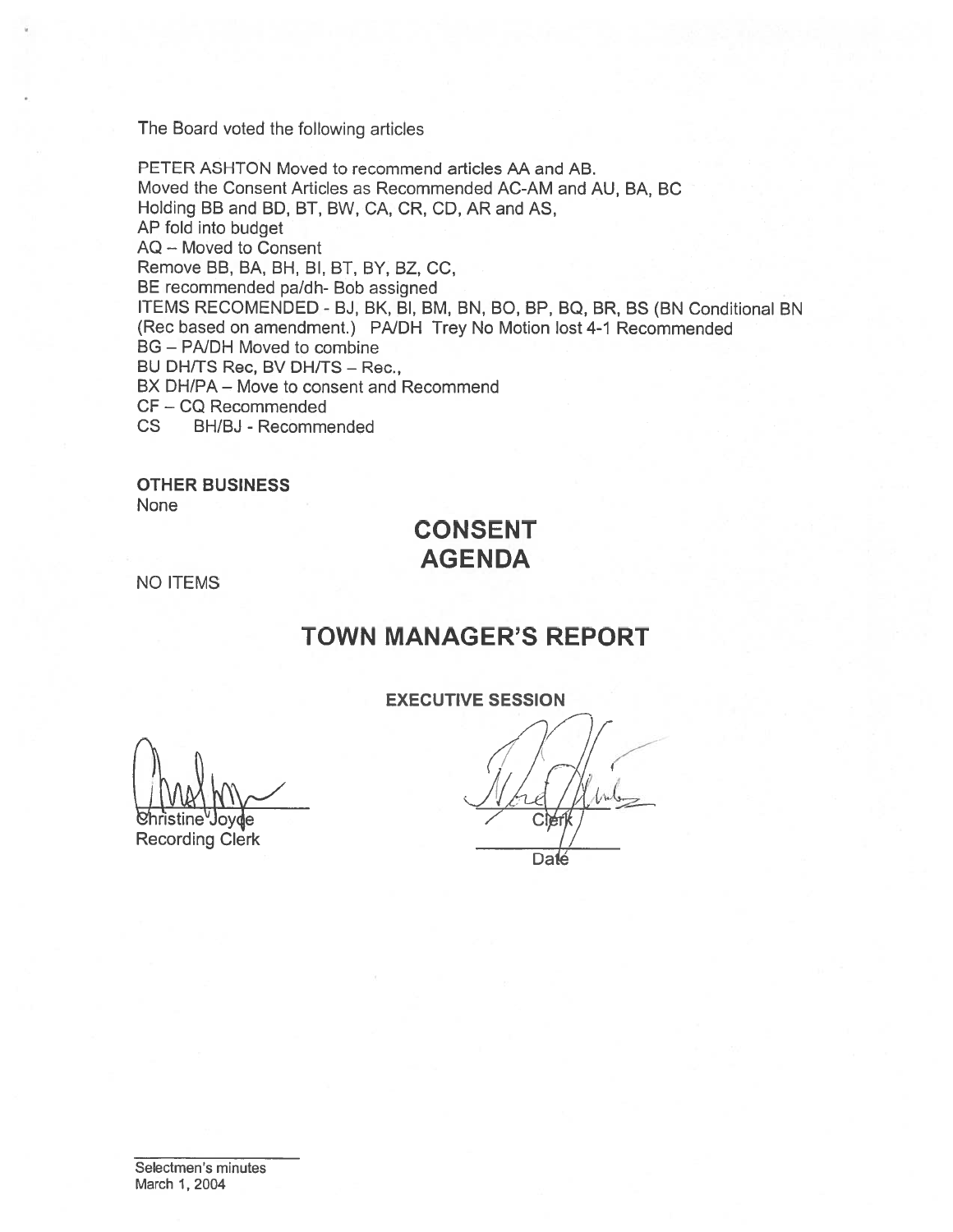February 27, 2004

TO: Board of Selectmen, Sewer Commissioners

FROM: Walter Foster, Chairman

SUBJECT: Selectmen and Sewer Commissioners Report

# <u>March 1, 2004</u> MEETING BEGINS AT 7:00 P.M. SPECIAL MEETING

### I. CITIZENS' CONCERNS

# **II. PUBLIC HEARINGS & APPOINTMENTS**

- 1. 7:10 CITIZENS' PETITION WARRANT ARTICLE DISCUSSION<br>Article BF of the Draft Warrant Vehicle Wholesale and Storage as an Accessory Use. Mr. Anderson, the land owner of 20 Main Street, will attend to discuss the petition.
- 2. 7:30 CITIZENS' PETITION WARRANT ARTICLE DISCUSSION Article BD of the Draft Warrant — Rezone <sup>80</sup> and <sup>84</sup> Piper Road. Ms. Melon will attend to discuss the petition.
- 3. 7:50 CITIZENS' PETITION WARRANT RESOLUTION DISCUSSION "Acton Citizens for the Bill of Rights" will attend to discuss the Citizens' Petition Resolution.

## III. SELECTMEN'S BUSINESS

### 4. FINANCIAL MATTERS

The Board will continue to discuss the Town Budget and other issues before the Board and the Acton Leadership Group.

- 5. WARRANT ARTICLE DISCUSSION The Board will need to finalize the content and determine its recommendation on each Article.
- 6. OTHER BUSINESS

## IV. TOWN MANAGER'S REPORT

## V. EXECUTIVE SESSION